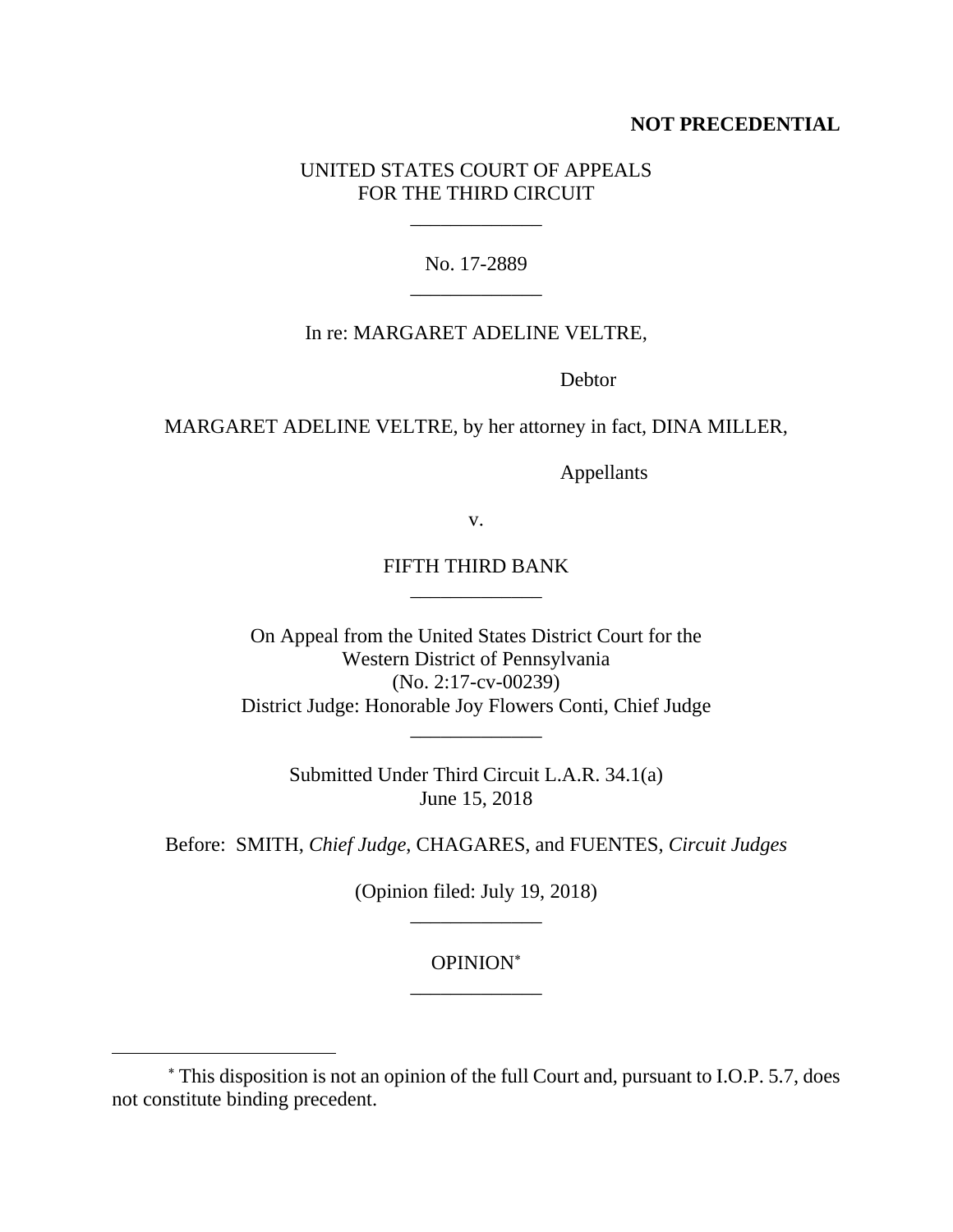### FUENTES, *Circuit Judge.*

 $\overline{a}$ 

In this bankruptcy action, Margaret Adeline Veltre appeals the dismissal of her debtor complaint to avoid the sheriff's sale of her property to Fifth Third Bank ("Fifth Third") as a preferential transfer under 11 U.S.C.  $\S 547$ .<sup>1</sup> We will affirm.

### **I.**

Because we write for the parties, we discuss only those facts necessary to our disposition. Veltre owned residential property in Pennsylvania (the "property"). There were two mortgages on the property: the first was held by Capital One Bank ("Capital One"), and the second was held by Fifth Third. After Veltre defaulted on her mortgage, Capital One initiated foreclosure proceedings. Subsequently, Fifth Third purchased the property at a sheriff's sale for \$90,000, an amount sufficient to satisfy Capital One's mortgage.

Months later, Veltre filed for bankruptcy and initiated this adversary proceeding alleging that Fifth Third's purchase of the property was a preference under  $\S$  547. In so doing, she asserted that Fifth Third received a pre-bankruptcy windfall at the expense of her estate and other creditors by purchasing the property for a sum well below its alleged market value.<sup>2</sup> The Bankruptcy Court dismissed Veltre's action, concluding that, as a matter of law, execution of a properly conducted, non-collusive sheriff's sale is not a

<sup>&</sup>lt;sup>1</sup> Veltre died during the pendency of the proceedings below. However, her attorney-infact, Dina Miller, has continued administering her estate.

<sup>&</sup>lt;sup>2</sup> Veltre did not dispute that the sheriff's sale complied with state law.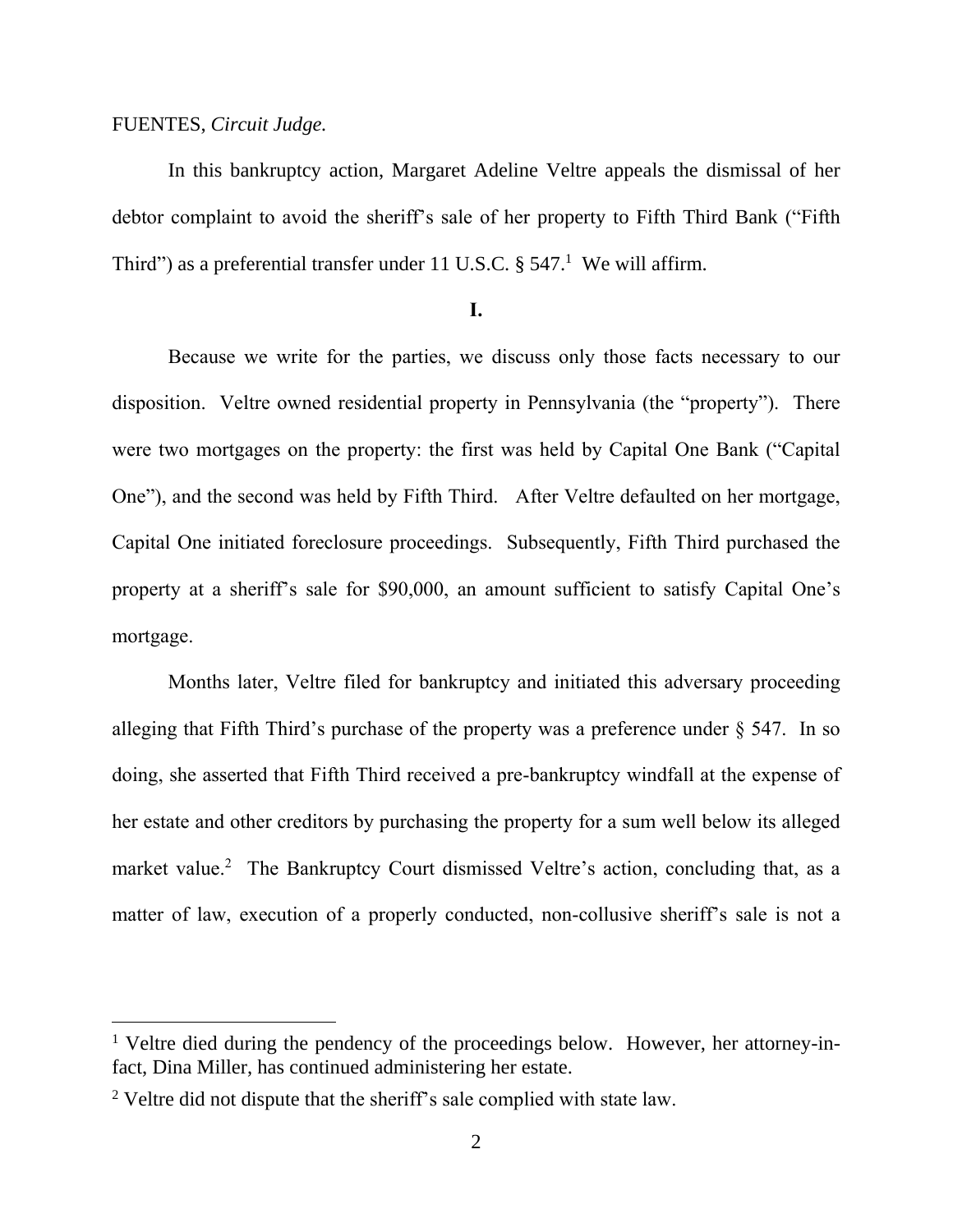preferential transfer under § 547. The District Court affirmed the Bankruptcy Court and this appeal followed.<sup>3</sup>

#### **II.**

On appeal, Veltre asserts that a non-collusive sheriff's sale can be set aside as a preferential transfer under § 547. For the following reasons, we disagree.

"A preference is a transfer that enables a creditor to receive payment of a greater percentage of his claim against the debtor than he would have received if the transfer had not been made and he had participated in the distribution of the assets of the bankrupt estate."<sup>4</sup> To avoid a transfer under § 547, a plaintiff must establish, *inter alia*, that the transfer of the debtor's property enabled a creditor "to receive more" than that creditor would have received in a hypothetical Chapter 7 bankruptcy without the alleged preferential transfer.<sup>5</sup> To complete this inquiry, a court must "construct a hypothetical chapter 7 case and determine what the creditor would have received if the case had proceeded under chapter 7 without the alleged preferential transfer."<sup>6</sup>

 $\overline{a}$ 

<sup>&</sup>lt;sup>3</sup> The Bankruptcy Court had jurisdiction under 28 U.S.C. § 157. The District Court had jurisdiction under 28 U.S.C. § 158(a). We have jurisdiction under 28 U.S.C. § 158(d). "Because the District Court in this case sat as an appellate court reviewing a final order of the Bankruptcy Court, our review of its determination is plenary." *In re O'Brien Envtl. Energy Inc*., 188 F.3d 116, 122 (3d Cir. 1999). In this regard, "we review the Bankruptcy Court's legal determinations de novo, its factual findings for clear error, and its exercise of discretion for abuse thereof." *Id.*

<sup>4</sup> *In re Friedman's Inc.*, 738 F.3d 547, 558 (3d Cir. 2013) (citation omitted).

 $5$  11 U.S.C. § 547(b)(5).

<sup>6</sup> *In re Tenderloin Health*, 849 F.3d 1231, 1235 (9th Cir. 2017) (citation and quotation marks omitted).